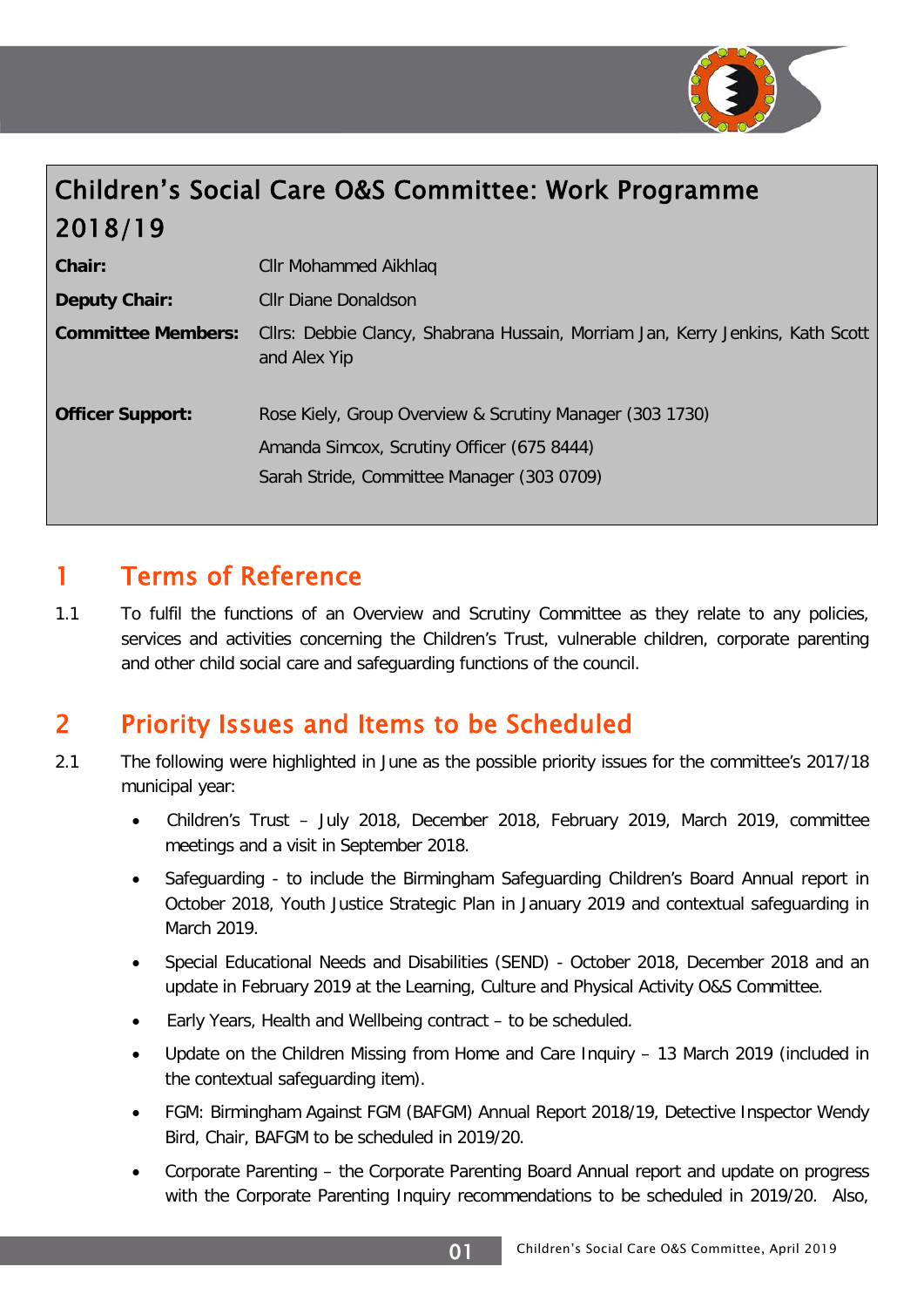

the Cabinet Member for Children's Wellbeing is the Lead Member for Children's Services (LMCS) and the LMCS and the Director of Children's Services (DCS) have a shared responsibility with all officers and members of the local authority to act as effective and caring corporate parents for Children in Care. The Cabinet Member attended the December 2018 committee meeting to provide an update on her portfolio.

## 3 Meeting Schedule

3.1 Below is the list of committee dates.

| All at 10 am                             | <b>Session / Outcome</b>                                                                                                                                                                 | <b>Officers / Attendees</b>                                                                                                                                                                                                            |
|------------------------------------------|------------------------------------------------------------------------------------------------------------------------------------------------------------------------------------------|----------------------------------------------------------------------------------------------------------------------------------------------------------------------------------------------------------------------------------------|
| 20 June 2018 in<br>committee room 6      | Informal meeting to discuss the Work<br>Programme and priorities.                                                                                                                        | Andy Couldrick, Chief Executive,<br>Children's Trust:<br>Seamus Gaynor, Head of Executive,<br>Children's Trust:<br>Sarah Sinclair, Interim AD,<br>Commissioning;<br>Natalie Loon, Corporate Parenting<br>Coordinator.                  |
| 25 July 2018<br>committee room 6         | Cllr Booth, Cabinet Member for Children's<br>Wellbeing.                                                                                                                                  | Suman McCarthy.                                                                                                                                                                                                                        |
| Report Deadline: 16<br><b>July 2018</b>  | Children's Trust briefing and discussion.                                                                                                                                                | Andy Couldrick, Chief Executive;<br>Seamus Gaynor, Head of Executive;<br>Sarah Sinclair, Interim AD,<br>Commissioning;<br>Dawn Roberts, AD, Early Help;<br>David Bishop, Head of Service.                                              |
| 19 September 2018                        | Visit to the Children's Advice and Support<br>Service (CASS) to observe the work of the<br>Children's Trust.                                                                             | Seamus Gaynor, Head of Executive,<br>Children's Trust:<br>Rachel McCartan, Head of Service, CASS.                                                                                                                                      |
| 17 October 2018<br>committee rooms 3 & 4 | Birmingham Safeguarding Children's Board<br>(BSCB) Annual Report.                                                                                                                        | Penny Thompson, Chair of BSCB;<br>Simon Cross, Business Manager.                                                                                                                                                                       |
| Report Deadline: 8<br>October 2018       | Special Educational Needs and Disability<br>(SEND)<br>Cllrs Kath Scott and Martin Straker-Welds were<br>in attendance from the Learning, Culture and<br>Physical Activity O&S Committee. | Cllr Kate Booth, Cabinet Member for<br>Children's Wellbeing;<br>Anne Ainsworth, Acting Corporate Director<br>for Children and Young People;<br>Rachel O'Connor, Director of Planning &<br>Performance, Birmingham and Solihull<br>CCG. |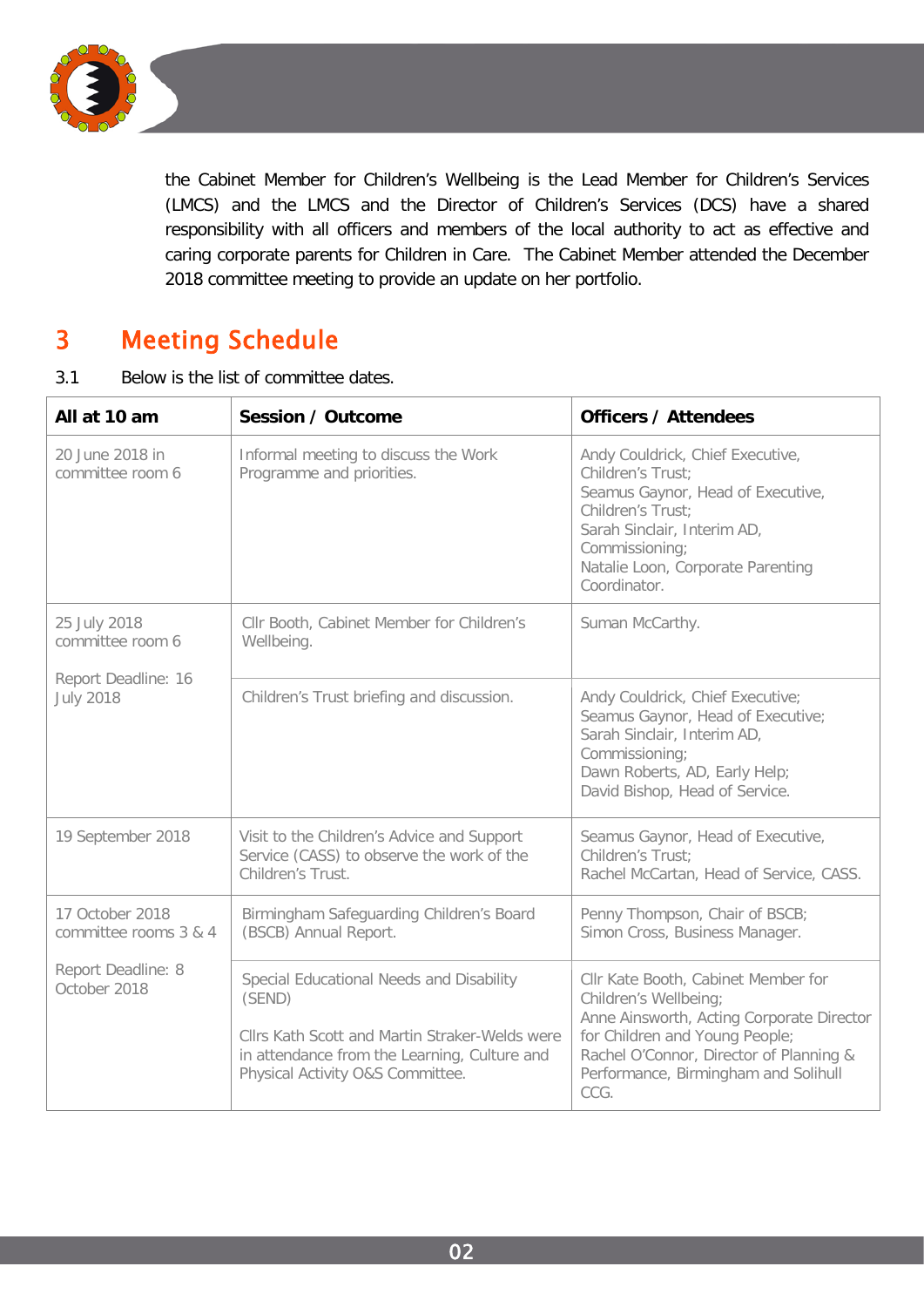

| All at 10 am                                                                     | Session / Outcome                                                                                                                                                                                                                                                                                                                                                                                                                                                                     | <b>Officers / Attendees</b>                                                                                                                                                                                                                      |
|----------------------------------------------------------------------------------|---------------------------------------------------------------------------------------------------------------------------------------------------------------------------------------------------------------------------------------------------------------------------------------------------------------------------------------------------------------------------------------------------------------------------------------------------------------------------------------|--------------------------------------------------------------------------------------------------------------------------------------------------------------------------------------------------------------------------------------------------|
| 14 November 2018<br>committee rooms 3 & 4<br>Report Deadline: 5<br>November 2018 | <b>Travel Assist</b><br>Cllr Kath Scott, Cllr Mary Locke and Rabia<br>Shami were in attendance from the Learning,<br>Culture and Physical Activity O&S Committee.                                                                                                                                                                                                                                                                                                                     | Cllr Kate Booth, Cabinet Member for<br>Children's Wellbeing;<br>Anne Ainsworth, Acting Corporate Director<br>for Children and Young People;<br>Sharon Scott, Acting AD for SEND;<br>Jennifer Langan, Travel Assist Lead;<br>Suman McCarthy, CSO. |
| 12 December 2018<br>committee rooms 3 & 4<br>Report Deadline: 3<br>December 2018 | Children's Trust report (10am - 11am).                                                                                                                                                                                                                                                                                                                                                                                                                                                | Andrew Christie, Chair;<br>Andy Couldrick, CEX;<br>Professor Jon Glasby, Non-Executive<br>Director.                                                                                                                                              |
|                                                                                  | Cllr Kate Booth, Cabinet Member for Children's<br>Wellbeing Update (11am - 12).<br>To provide an update on portfolio (including<br>the budget proposals).                                                                                                                                                                                                                                                                                                                             | Anne Ainsworth, Acting Corporate Director<br>for Children and Young People;<br>Suman McCarthy, CSO.                                                                                                                                              |
| 17 December 2018<br>Ellen Pinsent committee<br>room                              | Request for Call In: Written Statement of<br>Action (WSOA) - Special Educational Needs<br>and Disability (SEND).<br>Cllr Kath Scott was in attendance from the<br>Learning, Culture and Physical Activity O&S<br>Committee.<br>Background documents including the action<br>plan and risk assessment to be circulated to<br>Members. The action plan was circulated on<br>the 2 <sup>nd</sup> January 2019 and the risk register was<br>circulated on 26 <sup>th</sup> February 2019. | Cllr Kate Booth, Cabinet Member for<br>Children's Wellbeing;<br>Anne Ainsworth, Acting Corporate Director<br>for Children and Young People.                                                                                                      |
| 8 January 2019 at 1pm<br>committee rooms 3 & 4                                   | Request for Call In: Travel Assist Service<br>The risk register was circulated to Members on<br>the 24 <sup>th</sup> January 2019.                                                                                                                                                                                                                                                                                                                                                    | Cllr Kate Booth, Cabinet Member for<br>Children's Wellbeing;<br>Anne Ainsworth, Acting Corporate Director<br>for Children and Young People.                                                                                                      |
| 16 January 2019<br>committee room 2<br>Report Deadline: 7<br>January 2019        | Youth Justice Strategic Plan (annual)<br>Members from the Housing and<br>Neighbourhoods O&S Committee were invited<br>for this item as it is linked to the work of the<br>Community Safety Partnership.<br>The plan then went to City Council.                                                                                                                                                                                                                                        | Dawn Roberts, AD, Early Help and Trevor<br>Brown, Head Of Youth Offending Service.                                                                                                                                                               |
| 13 February 2019<br>committee room 2                                             | Ofsted Inspection of Children's Social Care<br>Services                                                                                                                                                                                                                                                                                                                                                                                                                               | Andrew Christie, Chair, Andy Couldrick,<br>CEX, Children's Trust and Cllr Kate Booth,<br>Cabinet Member for Children's Wellbeing.                                                                                                                |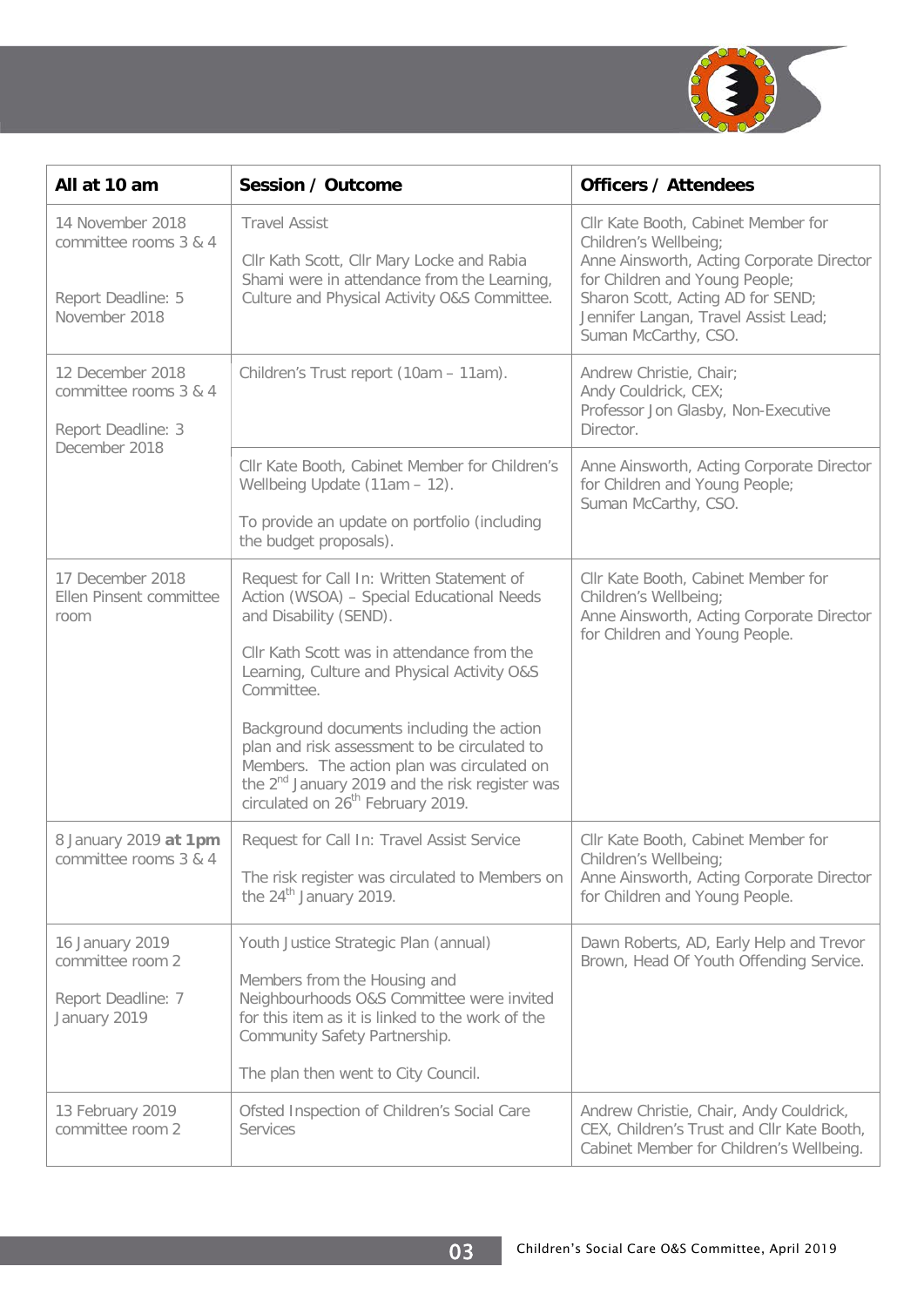

| All at 10 am                                                          | Session / Outcome                                                                                                                                                                         | <b>Officers / Attendees</b>                                                                                                                                                                                                                                                                 |
|-----------------------------------------------------------------------|-------------------------------------------------------------------------------------------------------------------------------------------------------------------------------------------|---------------------------------------------------------------------------------------------------------------------------------------------------------------------------------------------------------------------------------------------------------------------------------------------|
| Report Deadline: 4<br>February 2019                                   | Update on the Child Poverty Action Forum                                                                                                                                                  | Councillor John Cotton, Cabinet Member<br>for Social Inclusion, Community Safety &<br>Equalities; Prof Simon Pemberton, Co-<br>Chair and Suwinder Bains, Cohesion and<br>Partnerships Manager;<br>Marcia Wynter, Cabinet Support Officer                                                    |
| 13 March 2019<br>committee room 2<br>Report Deadline: 4<br>March 2019 | Contextual Safeguarding (to include coverage<br>of missing children, CSE and FGM and the<br>front door arrangements)<br>Cabinet Member for Children's Wellbeing sends<br>her apologies.   | Dr Tim O'Neill, Director for Education and<br>Skills; Andy Couldrick, Chief Executive,<br>Children's Trust; Dawn Roberts, AD Early<br>Help, Children's Trust; Irfan Alam, AD<br>Children's Services, Children's Trust and<br>Detective Superintendent Paul Drover,<br>West Midlands Police. |
|                                                                       | Birmingham Children's Trust Development<br>Plan 2019/20 incorporating actions following<br>the Ofsted Inspection of Birmingham<br><b>Children's Social Care Services December</b><br>2018 | Andy Couldrick, Chief Executive,<br>Children's Trust and Dr Tim O'Neill,<br>Director for Education and Skills.<br>Cabinet Member for Children's Wellbeing<br>sends her apologies.                                                                                                           |
| 17 April 2019<br>committee room 6<br>Report Deadline: 8 April<br>2019 | Adoption and Fostering Regulatory Inspections<br>- Findings and Responses                                                                                                                 | Andy Couldrick, Chief Executive, Jenny<br>Turnross, Director of Practice, Theresa<br>Kane, Head of Service Fostering and<br>Adoption, Michelle Gardiner - Assistant<br>Head of Service Fostering and Jane<br>Francis, Assistant Head of Service<br>Adoption                                 |

## 4 Other Meetings

#### **Call in Meetings**

17 December 2018 – Written Statement of Action (WSoA) – request withdrawn 8 January 2019 - Travel Assist Service – decision not called in

#### **Petitions**

None scheduled

#### **Councillor Call for Action requests**

None scheduled

### 5 Report to City Council / Pieces of Work

5.1 Update on Children's Trust - Members to discuss the timings for City Council.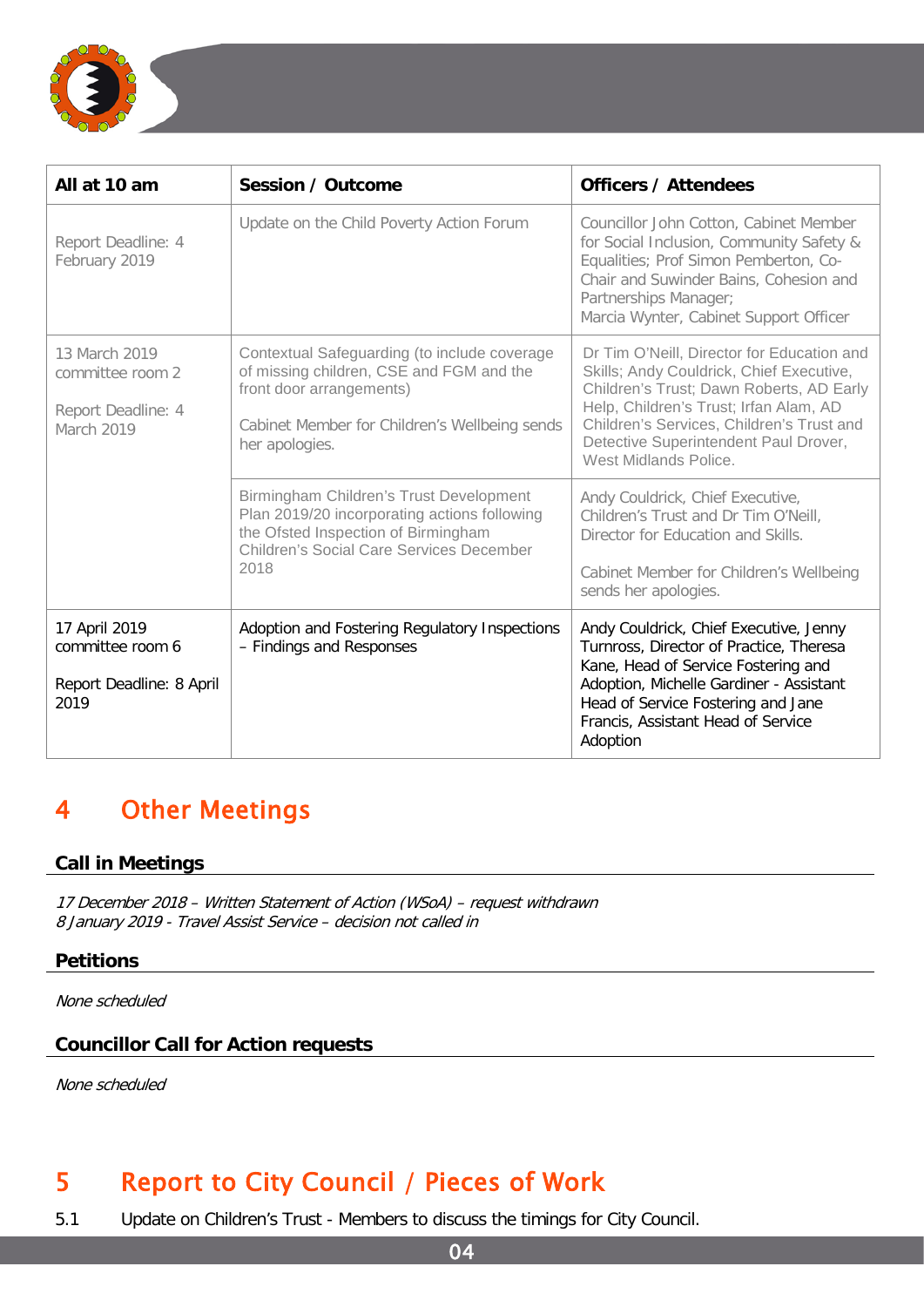

## 6 Outstanding Tracking

| Inguiry                     | <b>Outstanding Recommendations</b>             | Date of Tracking         |
|-----------------------------|------------------------------------------------|--------------------------|
| Corporate Parenting         | $R1 - R7$                                      | Update rec'd 18 Oct 17 & |
|                             | Update on recommendations due on 17 April 2019 | Annual Report 14 Feb 18  |
| 4 April 2017 report to City |                                                |                          |
| Council                     |                                                |                          |

R01 - Councillors to commit to at least one activity from the 'menu of involvement'. This will then be published on the Council's website. A follow-up survey will be undertaken by the Scrutiny Office in nine months requesting an update from Councillors on this. Responsibility - All Councillors, by April 2017 (Achieved – late).

R02 - The menu of involvement for Councillors is developed into a corporate parenting handbook for Councillors for May 2018. This will include providing Councillors with examples of how they can undertake each task. Responsibility: Cabinet Member for Children, Families and Schools by May 2018 (this was in progress at the last update).

R03 - Training is offered to Councillors in the first couple of weeks of becoming a Councillor. Responsibility: Deputy Leader by May 2018 (in progress at the last update).

R04 - Every children's home in Birmingham that has a Birmingham child in care is visited by the end of July 2017 and the District Corporate Parent Champions ensure this happens. Responsibility: District Corporate Parent Champions by July 2017 (Not Achieved - Progress Made at the last update).

R05 - Supporting documentation for completing cabinet reports includes a requirement that consideration is given as to any impact of the proposals on children in care. If there are likely impacts, the cabinet report should include this in the body of the report. Responsibility: Cabinet Member for Transparency, Openness and Equality by October 2017 (Achieved).

R06 - The AD, Children in Care Provider Services presents an annual Corporate Parenting Board report to the Schools, Children and Families O&S Committee. Responsibility: Cabinet Member for Children, Families & Schools by Feb 2018 (Annual report received 14 February 2018).

## 7 Useful Acronyms

| $ASTI = Assessment and Short Term$                                                                    | $EHE = Electric Home Education$                                                                                             | SEN = Special Educational Needs                                                                                |
|-------------------------------------------------------------------------------------------------------|-----------------------------------------------------------------------------------------------------------------------------|----------------------------------------------------------------------------------------------------------------|
| Intervention                                                                                          | $FGM = Female$ Genital Mutilation                                                                                           | $SENAR = SEN Assessment and Review$                                                                            |
| $BEP = Birmingham Education$<br>Partnership<br>$BSCB = Birmingham Safeguarding$<br>Children Board     | Key Stage 1(Ages 5-7) Years 1 and 2<br>Key Stage 2 (Ages 7-11) Years 3, 4, 5 & 6<br>Key Stage 3 (Ages 11-14) Years 7, 8 & 9 | SENDIASS = SEND Information, Advice<br>and Support Service<br>SENCO = Special Educational Needs<br>Coordinator |
| $CAFCASS = Child & Family Court$<br><b>Advisory Support Service</b><br>$CAMHS = Child and Adolescent$ | Key Stage 4 (Ages 14-16) Years 10 & 11<br>Key Stage 5 (ages $16 - 18$ )                                                     | SEND = Special Educational Needs and<br>Disability<br>SGOs = Special Guardianship Orders                       |
| <b>Mental Health Services</b>                                                                         | $MASH = Multi Agency Safeguarding Hub$                                                                                      | UASC = Unaccompanied Asylum Seeking                                                                            |
| $CASS = Children's Advice and$<br><b>Support Service</b>                                              | $NEET = Not in Education, Embloyment or$<br>Training                                                                        | Children<br>$YOT = Youth Officialing Team$                                                                     |
| $CICC = Children in Care Council$                                                                     | $NRPF = No$ Recourse to Public Funds                                                                                        |                                                                                                                |
| $COBS = City of Birmingham School$<br>$CSE = Child$ Sexual Exploitation                               | Ofsted $=$ Office for Standards in Education                                                                                |                                                                                                                |

## 8 Forward Plan for Cabinet Decisions

8.1 The following decisions, extracted from the Cabinet Office Forward Plan of Decisions, are likely to be relevant to the Children's Social Care O&S Committee's remit.